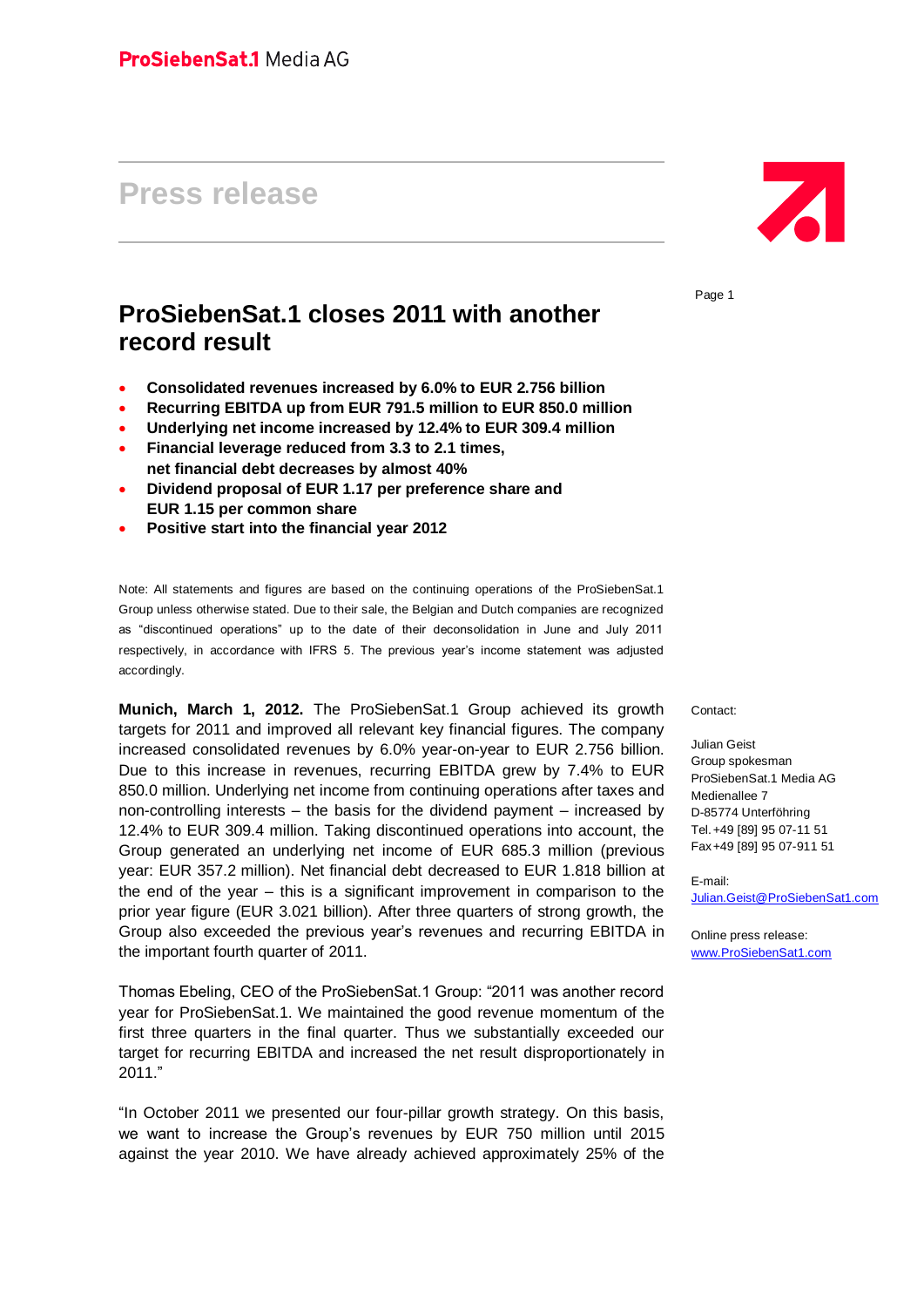

EUR 750 million aimed for, and are therefore confident that we will realize our  $P_{\text{aqe 2 of 7}}$ entire growth potential by 2015. To achieve this goal, we will implement the milestones from our strategy plan in all pillars. We will push forward the integration of TV with our online, paid-content and mobile services. Thanks to our exclusive games-partnership with Sony Online Entertainment we will make a significant step in the "Digital & Adjacent" growth pillar this year in the strongest growing entertainment segment worldwide. In our "Content Production & Global Sales" pillar, we intend to enter the rapidly growing Asian TV market with the Red Arrow Entertainment Group, and will open a branch in Hong Kong in the coming weeks. The media industry is undergoing a process of transformation. We see this as a great opportunity to benefit from with entrepreneurial spirit, innovation and excellent execution."

The ProSiebenSat.1 Group will publish the full and audited results for the financial year 2011 on March 30, 2012.

#### **Record recurring EBITDA due to dynamic revenue growth**

The TV advertising markets relevant for ProSiebenSat.1 proved robust in 2011 despite the European debt crisis. The company benefited from this development and increased its consolidated revenues by 6.0% to EUR 2.756 billion (previous year: EUR 2.601 billion). In 2011, the Group consequently also invested in growth areas such as online games, video-on-demand, and the expansion of new TV stations. In view of these investments, recurring costs increased in line with expectations. However, in the traditional TV business costs remained almost stable despite higher revenues. In the full year 2011, the company recorded recurring costs of EUR 1.916 billion, which represents a year-on-year increase of 5.2% or EUR 95.1 million. The increase in costs was thus again below the revenue growth.

On the basis of the dynamic revenue performance, the company increased recurring EBITDA by 7.4% year-on-year to EUR 850.0 million (previous year: EUR 791.5 million). The operating margin of 30.8% (previous year: 30.4%) emphasizes the high and sustainable profitability of the company. At EUR 752.4 million, EBITDA was 8.4% or EUR 58.6 million above the prior-year figure. Underlying net income after taxes and non-controlling interests including discontinued operations almost doubled to EUR 685.3 million (previous year: EUR 357.2 million). This figure includes the earnings contributions from the companies disposed of in the Netherlands and Belgium up to the date of their deconsolidation as well as the sale proceeds from the transaction amounting to EUR 335.8 million. Underlying net income from continuing operations rose by EUR 34.2 million to EUR 309.4 million (+12.4%).

#### **Consolidated revenues increased in the important fourth quarter**

The ProSiebenSat.1 Group continued its profitable growth in the fourth quarter of 2011. The company increased consolidated revenues to EUR 873.7 million, thus exceeding the high previous-year figure by 5.4% or EUR 44.8 million. Recurring costs of EUR 560.4 million were 7.6% higher than in the previous year (EUR 520.8 million) in particular due to greater investments in our growth areas. Nevertheless, recurring EBITDA increased by 1.7% to EUR 317.7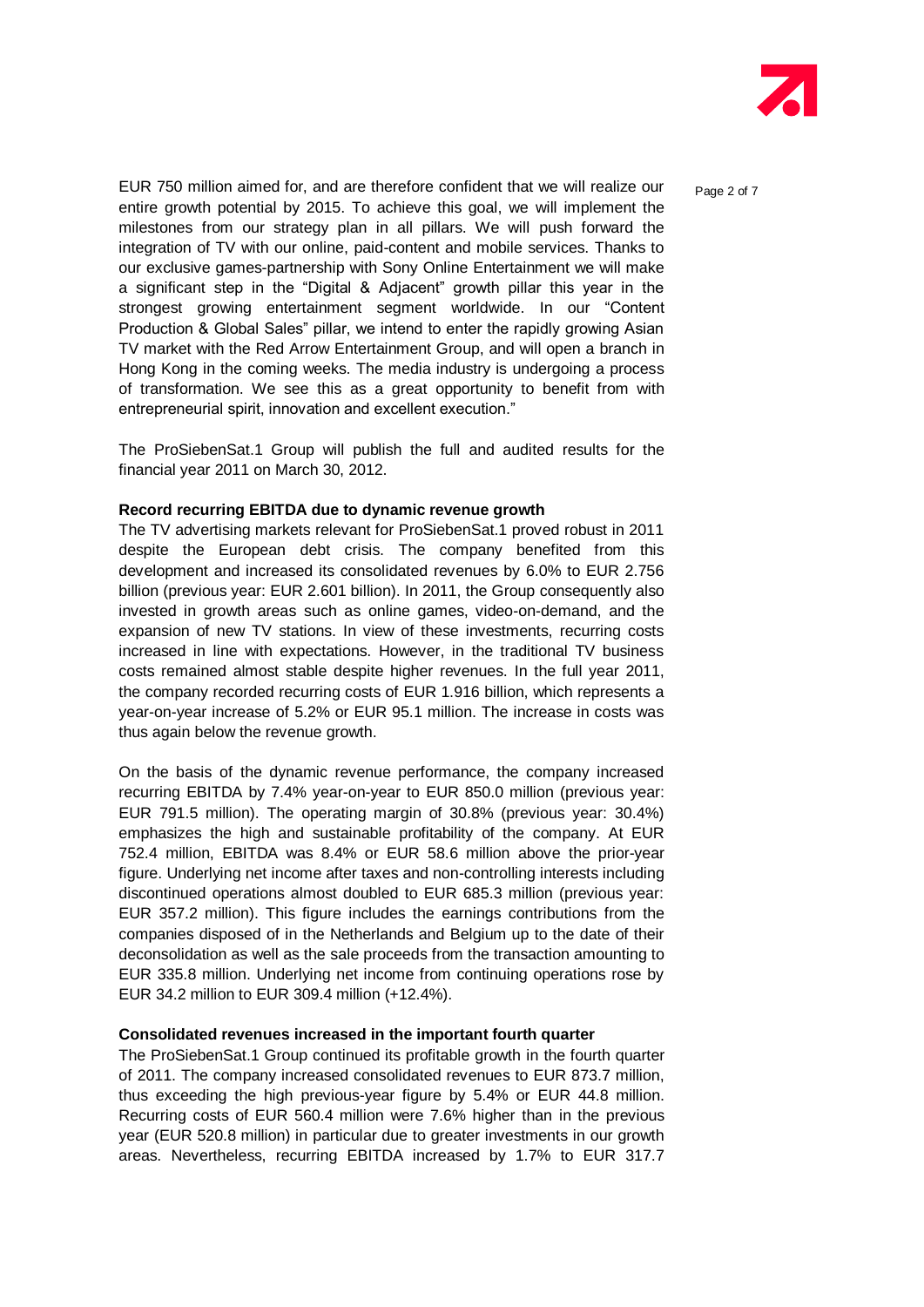

million (previous year: EUR 312.5 million). In the fourth quarter, EBITDA was  $P_{\text{aqe 3 of 7}}$ EUR 280.8 million, and thus 4.1% or EUR 12.1 million lower than in the same quarter of the previous year. This contains non-recurring expenses primarily relating to portfolio optimization measures which were completed by the end of the year. One of these measures was the company's repositioning of its TV and sales activities in Hungary.

#### **Revenues grow in all four pillars**

All of the Group's segments contributed to the revenue growth in 2011. With the start of the 2012 financial year, the ProSiebenSat.1 Group will align segment reporting to the four pillars of its growth strategy. These are "Broadcasting German-speaking", "Broadcasting International", "Digital & Adjacent" and "Content Production & Global Sales". The objective of the fourpillar strategy is to diversify business operations even more rigorously in future and to become less dependent from advertising-financed free TV business. On the basis of the four-pillar strategy, the Group developed as follows in 2011:

At EUR 1.903 billion, revenue in the "Broadcasting German-speaking" segment exceeded the previous-year figure by 2.7% or EUR 49.8 million. The German TV advertising market also showed a positive development in 2011. In this environment, the German TV family increased its net advertising revenues in line with the market, as expected. In Austria and Switzerland, too, TV advertising revenues were above the comparative figures. In addition to higher revenues from the sale of TV advertising time, the renegotiation of distribution agreements with various cable network operators already had a positive impact.

In the "Broadcasting International" segment – the second pillar – revenue growth was primarily driven by the Scandinavian TV stations. The growth is a result of higher advertising and distribution revenues in virtually all markets. Norway and Denmark in particular posted high growth rates in a very positive economic environment. This dynamic revenue development can also be attributed to the successful expansion of new stations such as MAX in Norway. Advertising revenues in the radio sector also grew year-on-year. Overall, segment revenue increased by 12.4% to EUR 565.2 million (previous year: EUR 502.8 million).

The two pillars "Digital & Adjacent" and "Content Production & Global Sales" are combined in the "Diversification" segment. The innovative "media for revenue share" or "media for equity" business model was an important growth driver for the pillar "Digital & Adjacent" in which the ProSiebenSat.1 Group provides start-up companies with advertising time in return for a revenue share and/or an equity stake of the company. In the digital sector the online portfolio primarily contributed to growth. Among others the ProSiebenSat.1 Group recorded a high double-digit growth rate with the selling of video content on the internet. Overall, revenues from "Digital & Adjacent" rose by 9.8% to EUR 254.3 million (previous year: EUR 231.5 million). Adjusted for the shut down of 9Live, revenues showed a growth rate of 28.7% to EUR 237.6 million (previous year: EUR 184.6 million). The pillar "Content Production & Global Sales" with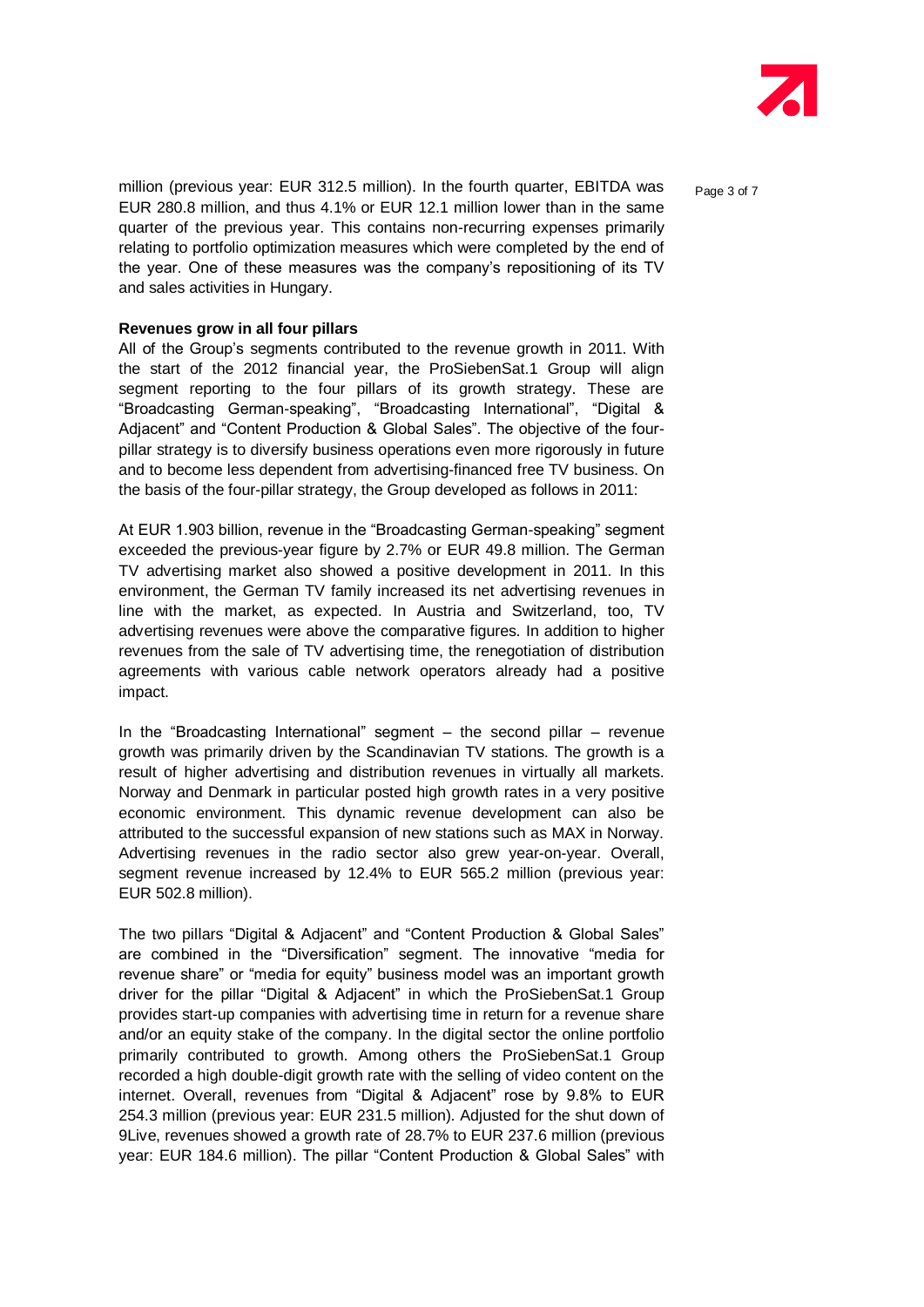

the Red Arrow Entertainment Group, which is also included in the  $P_{aqe\ 4\ of\ 7}$ "Diversification" segment, likewise contributed significantly to the revenue increase with EUR 33.7 million (+149.6% or EUR 20.2 million). The program production and distribution company succeeded, supported by strategic investments, to establish itself in the UK and the USA, the most important TV markets globally.

On the basis of the old segment structure, which will be replaced by the new reporting approach described above as of the start of the financial year 2012, revenue developed as follows. The "Free-TV German-speaking" segment, to which Red Arrow belongs under the old segment structure, achieved year-onyear a revenue growth of 3.7% or EUR 69.8 million to EUR 1.937 billion. Revenue of the "Free TV International" segment increased by 12.6% or EUR 53.3 million to EUR 475.2 million. The "Diversification" segment posted revenues of EUR 344.4 million. This corresponds to a growth of 10.3% or EUR 32.1 million compared to 2010.

#### **Audience shares increased**

In 2011, the ProSiebenSat.1 Group expanded its audience shares in nearly all markets. In Germany, SAT.1, ProSieben, kabel eins and sixx reached 28.9% altogether, thus 0.4 percentage points up on the previous-year figure. Female station sixx, launched in May 2010, developed dynamically – above all due to the significant extension of its reach – and achieved an annual market share of 0.5%. New TV stations contributed to higher audience shares internationally as well. Norwegian male station MAX increased its ratings by 2.2 percentage points to 2.6%. MAX, one of the most successful new stations in Europe, already ranks number two in this genre one year after launch. Overall, the Norwegian stations TV Norge, FEM, MAX and The Voice achieved a 3.0 percentage point increase to 17.4% in 2011.

#### **Capital structure significantly improved**

As of December 31, 2011, the ProSiebenSat.1 Group's net financial debt amounted to EUR 1.818 billion, thus significantly decreasing by 39.8% year-onyear (previous year: EUR 3.021 billion). Leverage also declined and with a factor of 2.1 times is within the defined target range of 1.5 to 2.5 times (previous year: 3.3 times) net debt to recurring EBITDA.

In August 2011, the ProSiebenSat.1 Group used the proceeds from the disposal of the companies in Belgium and the Netherlands to prepay EUR 1.2 billion and thus a significant part of its debt facilities. In addition to this the company extended a significant part of its remaining term loans to 2016 at attractive terms.

The again improved profitability and the term loan repayment have also strengthened the Group's shareholder's equity position significantly. As of December 31, 2011, the corresponding equity ratio improved to 28.6% (previous year: 16.2%) and reflects the Group's solid capital structure. Shareholders' equity amounted to EUR 1.441 billion, thus 40.5% or EUR 415.5 million higher than at the prior-year reporting date.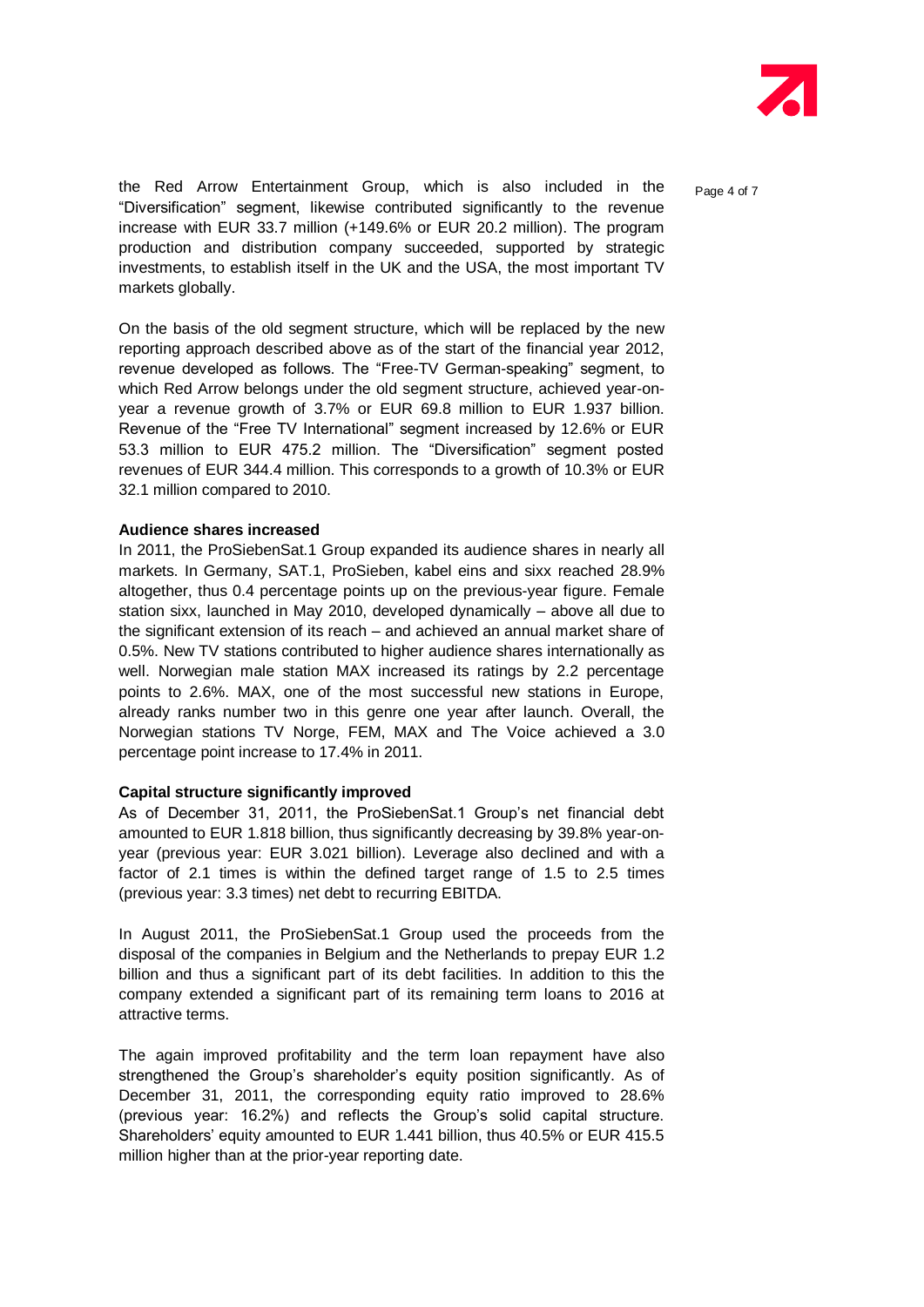

Axel Salzmann, CFO: "The disposal of the companies in Belgium and the Netherlands was an important step toward strengthening the capital structure. We are highly profitable and have a stable balance sheet position with our financing secured long term. The significant reduction of financial liabilities will lead to considerably lower interest expenses and thus strengthen our profitability further."

## **Proposed dividend of EUR 1.17 per preference share and EUR 1.15 per common share**

The shareholders of the ProSiebenSat.1 Group will participate in the success of the past financial year. The Group maintains its general dividend policy of paying out 80% to 90% of underlying net income from continuing operations. Therefore, for 2011, the Executive Board will propose to the Supervisory Board a dividend of EUR 1.17 per preference share (previous year: EUR 1.14) and EUR 1.15 per common share (previous year: EUR 1.12). In total, the company would pay out EUR 244.9 million (previous year: EUR 241.2 million), totalling to a payout ratio of 79.2% of the Group's underlying net income from continuing operations.

## **Outlook for 2012: ProSiebenSat.1 plans further growth**

The company has started well into the first quarter of the year and is expecting further growth in revenue and recurring EBITDA in 2012. However, the revenue growth is expected not only to result in an increase in recurring EBITDA compared to fiscal 2011, but also, in combination with lower interest expenses, to contribute to a further increase in underlying net income. Up to 2015, the ProSiebenSat.1 Group targets additional revenue potential of EUR 750 million in comparison to the fiscal 2010 revenue basis. The basis for this is the fourpillar growth strategy.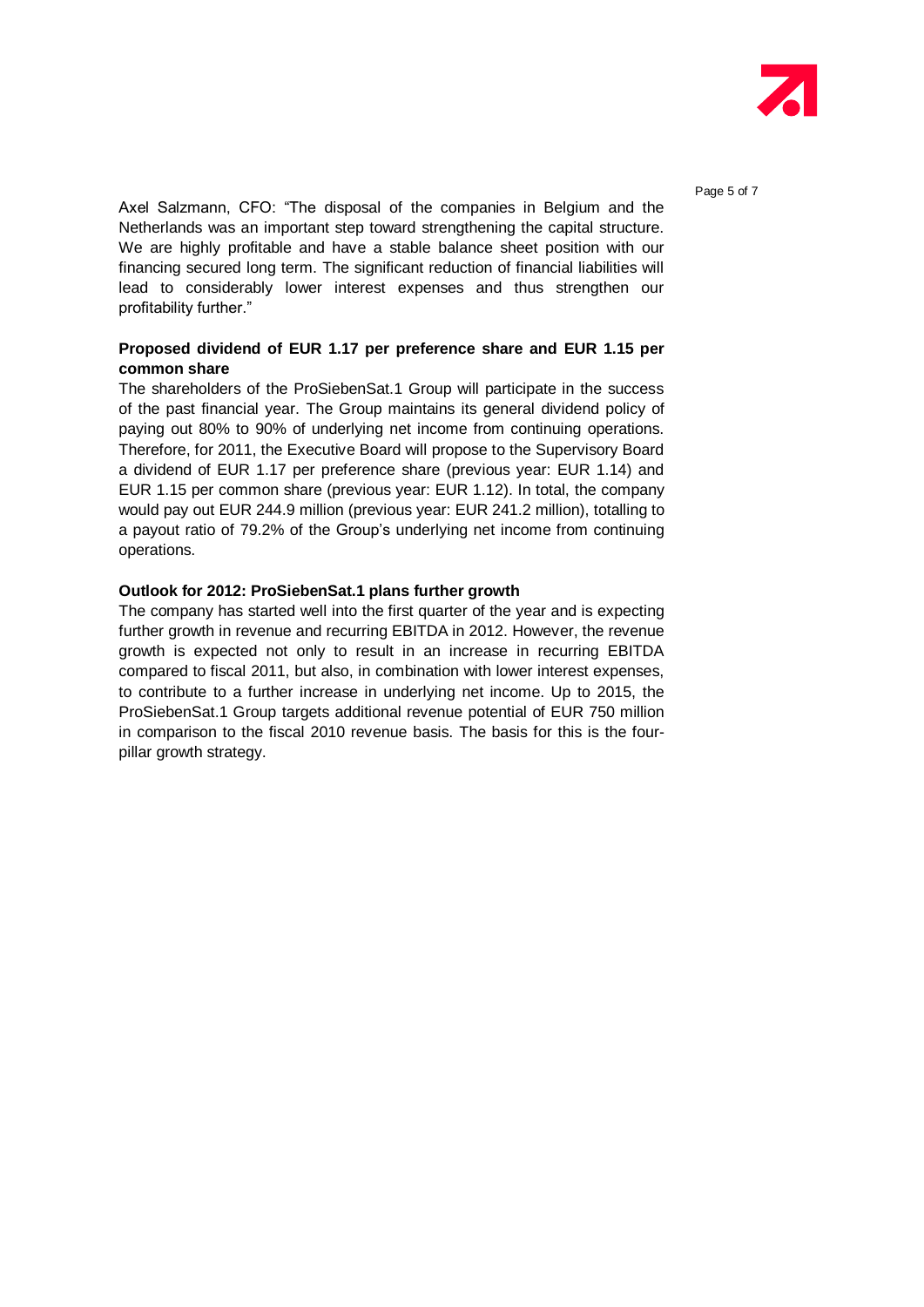

#### **ProSiebenSat.1 Group key figures for the financial year 2011**

Please find below an overview of important key figures for 2011 and the fourth quarter. You can download further key figures at [www.prosiebensat1.com.](http://www.prosiebensat1.com/) There you will also find the presentation on the publication of preliminary figures for 2011.

## **ProSiebenSat.1 Group key figures for the 2011 financial year**

|                                      | ProSiebenSat.1 Group<br>(incl. discontinued<br>operations) |          | <b>Discontinued operations</b> |         | <b>Continuing operations</b> |          |
|--------------------------------------|------------------------------------------------------------|----------|--------------------------------|---------|------------------------------|----------|
| EUR m                                | FY 2011                                                    | FY 2010  | FY 2011                        | FY 2010 | FY 2011                      | FY 2010  |
| Revenues                             | 2,971.2                                                    | 3,004.2  | 215.0                          | 403.2   | 2,756.2                      | 2,601.0  |
| <b>Total costs</b>                   | 2,325.9                                                    | 2,345.9  | 166.7                          | 300.5   | 2,159.2                      | 2,045.4  |
| Recurring costs <sup>(1)</sup>       | 2,079.7                                                    | 2,109.4  | 164.0                          | 288.8   | 1.915.7                      | 1,820.6  |
| Recurring EBITDA <sup>(2)</sup>      | 901.1                                                      | 905.9    | 51.1                           | 114.4   | 850.0                        | 791.5    |
| Recurring EBITDA margin (in %)       | 30.3                                                       | 30.2     | 23.8                           | 28.4    | 30.8                         | 30.4     |
| <b>EBITDA</b>                        | 1,139.3                                                    | 807.6    | 386.9                          | 113.8   | 752.4                        | 693.8    |
| Non-recurring items                  | 238.2                                                      | $-98.3$  | 335.8                          | $-0.6$  | $-97.6$                      | $-97.7$  |
| <b>EBIT</b>                          | 990.9                                                      | 669.5    | 384.2                          | 102.7   | 606.7                        | 566.8    |
| <b>Financial result</b>              | $-237.1$                                                   | $-240.5$ | 3.0                            | $-2.3$  | $-240.1$                     | $-238.2$ |
| Net result (consolidated net profit  |                                                            |          |                                |         |                              |          |
| after non-controlling interests)     | 637.5                                                      | 312.7    | 375.0                          | 78.1    | 262.5                        | 234.6    |
| Underlying net income <sup>(3)</sup> | 685.3                                                      | 357.2    | 375.9                          | 82.0    | 309.4                        | 275.2    |
| Free cash flow                       | 1,505.6                                                    | 282.2    | 1,244.8                        | 103.2   | 260.8                        | 179.0    |

| EUR <sub>m</sub>          | December 31, 2011 | December 31, 2010 |
|---------------------------|-------------------|-------------------|
| Equity                    | 1,441.4           | 1,025.9           |
| Equity ratio (in %)       | 28.6              | 16.2              |
| Cash and cash equivalents | 517.9             | 740.7             |
| Net financial debt        | 1,817.8           | 3,021.0           |
| Leverage                  | 2.1               | 3.3               |